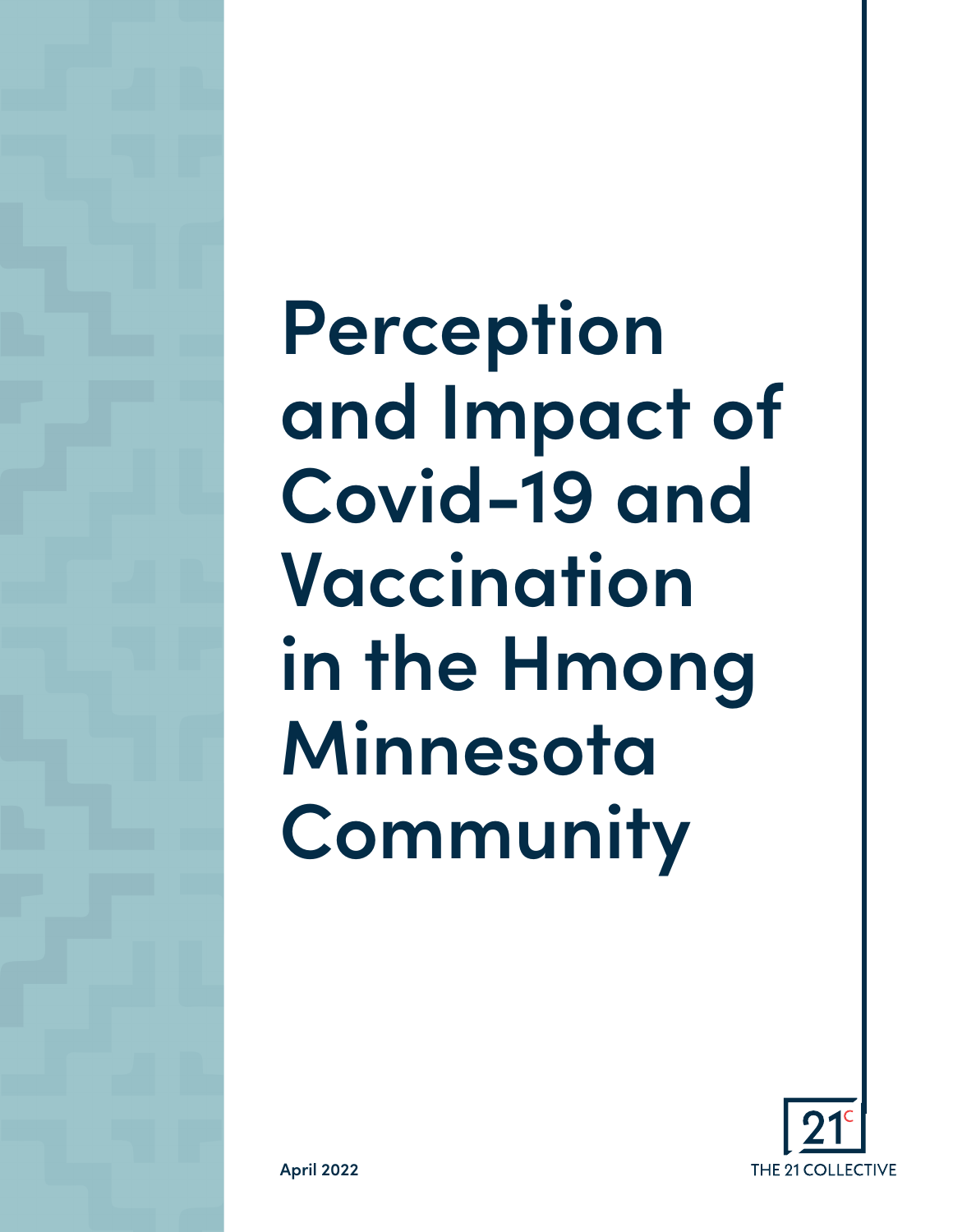# **Abstract**

The Covid-19 pandemic disproportionately impacts communities of color. While information is becoming available about the impact of the pandemic on communities of color as a whole, little data is available about the Hmong American community. The Minneapolis-St. Paul area is home to the largest Hmong American community in the United States. The Hmong American community makes up 27% of Asian Pacific Minnesotans. A report released in 2021 showed that 49% of the deaths in the Asian community in Minnesota were Hmong Americans. In response to the lack of information about the perception and impact of the pandemic in the Hmong American community, a cross-sectional study was conducted to assess perception of the pandemic and the Covid-19 vaccine. A bilingual survey was developed and distributed through a multifaceted approach to gather information from the community. Of 944 respondents, 90% indicated that they believed Covid-19 was a significant crisis, while 94% had received the vaccine. People who chose not to be vaccinated mostly cited not trusting the government and being afraid that the vaccine would harm or kill them as the reasons why. We hope that this study will shed some light on the Covid-19 experience in the Hmong community in Minnesota and serve as a reminder of the importance of disaggregated data and timely information during crises.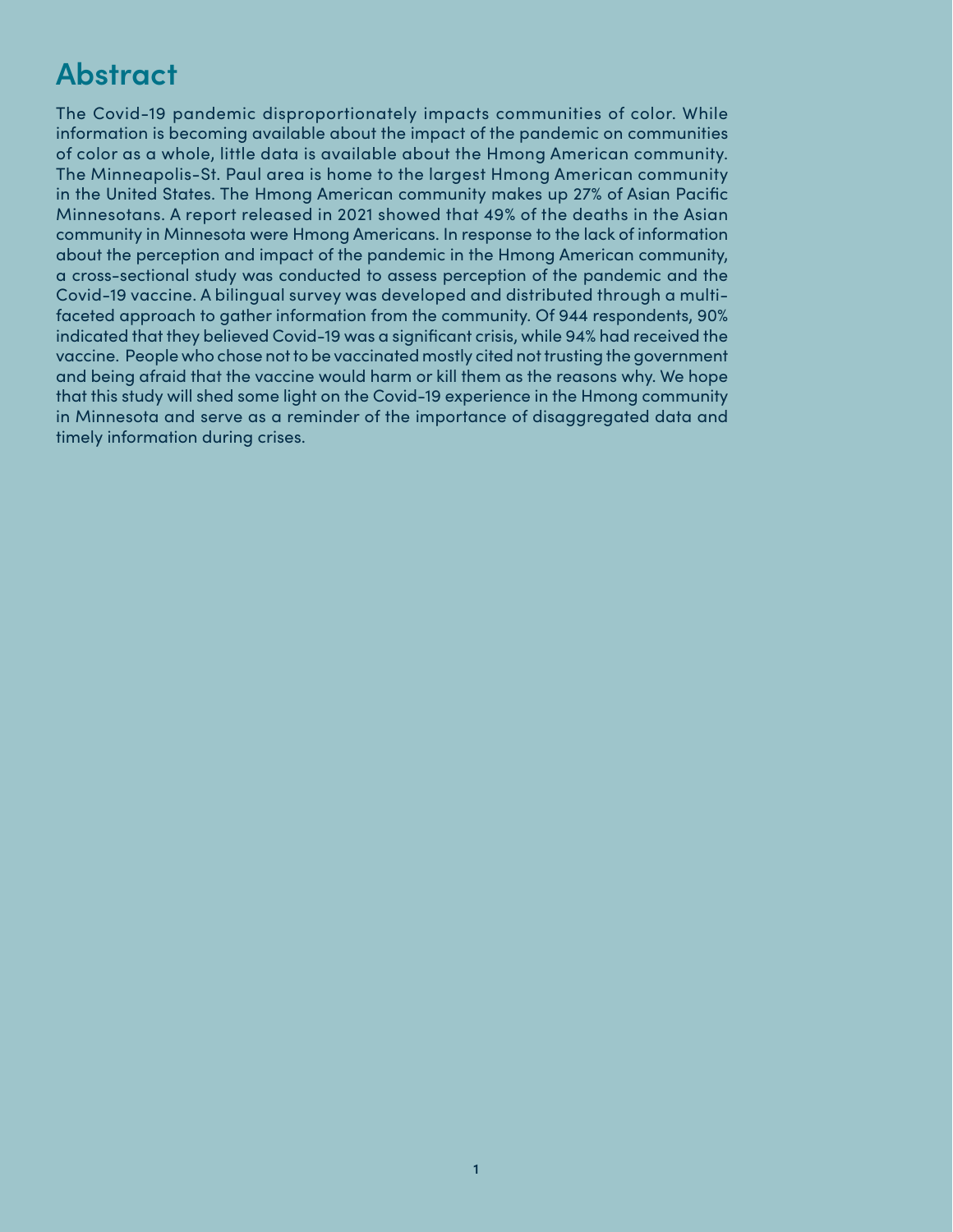### **Introduction**

The Covid-19 pandemic disproportionately impacted racial and ethnic minority groups, further compounding the health disparities faced by these communities. Communities of color saw higher rates of infection, hospitalization, and death compared with White people [1]. These communities are more likely to begin working low-income jobs, live in large multi-generational households, work jobs that cannot be performed remotely, and utilize public transportation services. Those who can stay home, often live with essential workers and are more likely to be exposed to the virus and test positive [2]. Communities of color also saw higher hospitalization and death rates, reflecting higher rates of infection and underlying health conditions, putting them at higher risk of serious illnesses if infected [3].

The Asian community is one of the fastest-growing communities in Minnesota. According to the 2020 U.S. Census, the Asian community grew 40% from 2010 to 2020. It makes up 5.2% of the population in Minnesota [4]. While data is becoming more available about the impact of the pandemic on communities of color, COVID-related health disparities in Asian communities remain relatively unknown. Reporting on the health burden of Covid-19 continues to be aggregated at the 'Asian and Pacific Islander' level. While race captures important information regarding the social determinants of health, the monolithic conceptualization of the Asian race overlooks the complexity and diversity of the community. Aggregation of data fails to recognize each community's unique experience and needs.

The Hmong population is the largest Asian American population in Minnesota, comprising 27% (81,161) of all Asian Pacific Minnesotans [5]. The Minneapolis-St. Paul metropolitan area is currently home to the highest concentration of Hmong anywhere outside of Asia after seeking political refuge in the aftermath of the Vietnam War in the mid to late 1970s. Currently, 94% of the Hmong American population in Minnesota resides in the Twin Cities. Among Asian Americans, Hmong Americans are ranked the third lowest at 23% of their population having attained at least a bachelor's degree. Among all Asian American groups, 36% of Hmong Americans (top 5) are the most likely to live in a multi-generational household [6]. A report released in early 2021 showed that the Hmong, Karen, and Karenni were more impacted by the Covid-19 pandemic compared to other Asian American ethnic groups in Minnesota. Looking at death certificate data between March 2020 and December 2020, 49% of Covid-19 deaths in the Asian Minnesotan population were from the Hmong American community. Of those that died in the Hmong, Karen, and Karenni communities, the top five occupations listed included farmer, homemaker, and machine operator [7].

Given the unique growth of a once predominantly refugee community into a fastgrowing and concentrated minority community, more community-focused research needs to be conducted to understand the unique health behavior and needs. The absence of accurate, reliable, and timely data on all aspects of the Hmong American community fails to address the health disparities that exist and continues to plague this growing community in Minnesota.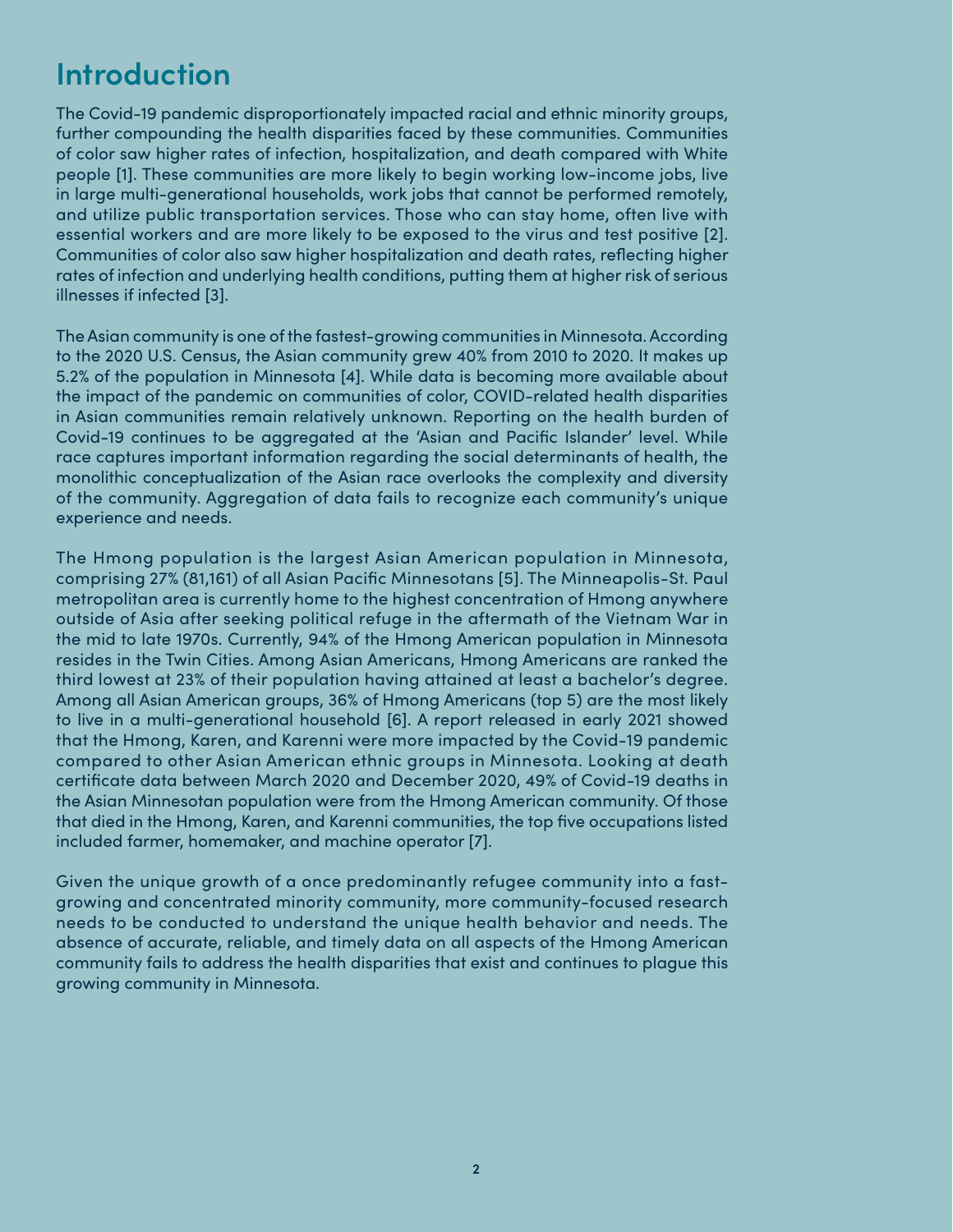# **Methods**

A cross-sectional study was completed from October 2021 to January 2022 to understand the perception and impact of the virus and the vaccine in the Hmong American community. A multi-faceted approach was carried out to enable an understanding of the breadth and depth of Covid-19 experiences in the Hmong American community. A survey was developed to gather both quantitative and qualitative information from respondents. All consented to participate in this study prior to completing the survey. This study aimed to gather information from anyone 18 years and older, who identified as Hmong and living in Minnesota.

#### **Survey and Modes of Delivery**

A bilingual (English, White Hmong, Green Hmong) survey was developed with 32 items relating to perception around Covid-19 and the Covid-19 vaccine, along with some demographic information. The survey allowed for questions to be skipped depending on the respondent's response. The survey was also designed to allow respondents to share their personal Covid-19 stories and the impact it has had on them and their families. All answers provided by the respondent were recorded and coded in the questionnaire.

The survey was delivered via a multi-faceted approach that included direct phone interviews, online surveys endorsed by community organizations and influencers, and in-person interviews.

- *• Direct Phone Interviews.* Due to the spread of the pandemic limiting in-person interviews, it was perceived that the best way to reach the community was through direct phone calls. One of the main challenges was figuring out how to get a list of contact information. After thorough research, a registered voter platform called the VAN, a privately owned voter database of registered voters was utilized. The VAN contained contact information of people that had voted in previous elections. In combination with other direct voter registration and grassroots political campaigns, this same voter database has been used to elect more than a dozen Hmong Americans to public office in Minnesota. Hmong voters were identified by using a list of the 18 Hmong last names. The voter base file was further narrowed down by zip-codes in the metro Twin Cities area since that was where the Hmong American community is concentrated. The VAN system was able to produce a list of 28,192 contacts for direct phone interviews. Five bilingual community members carried out direct phone interviews.
- *• Online Survey.* An online survey was created to gather information from the community direct phone interviews would not reach. Community members that did not have time to complete the phone interview were also directed to the online survey. Outreach was conducted through social media platforms, community leaders, and influencers to inform the community about the survey.
- *• In-Person Interviews.* Due to the spike in Covid-19, in-person interviews were limited to ensure safety and limit the spread of the virus. In-person interviews took place at an adult daycare center to gather information from elders in the community who may not be in the VAN system and did not have access to the internet to complete the online survey.

#### **Analysis**

The sample size of the study was 944 respondents. Descriptive statistics were used to summarize demographic variables (age, gender, marital status, education level, number of people in household, family household income), Covid-19 perception, vaccine perception, and trusted sources of information.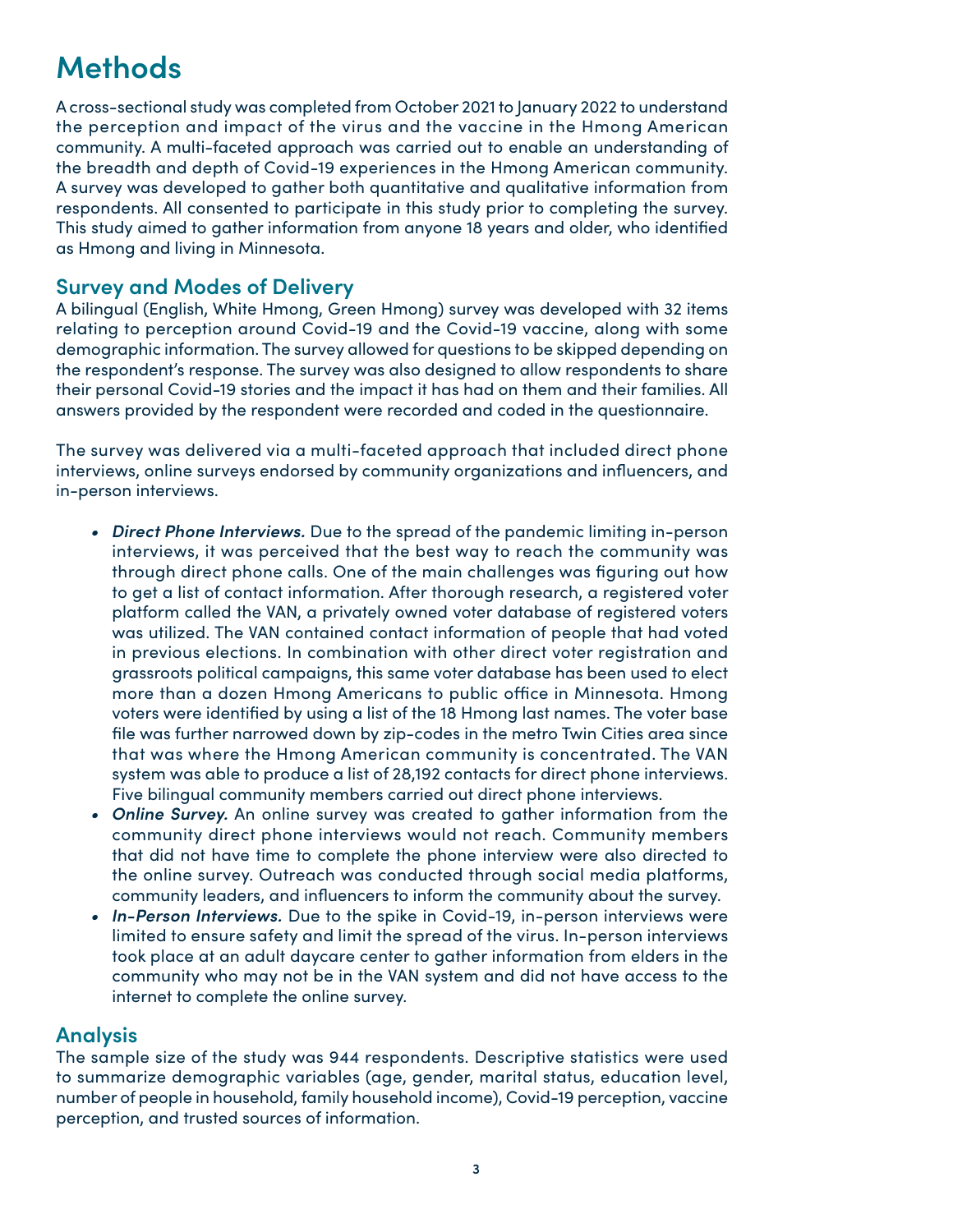# **Results**

Of the 944 respondents, 707 (75%) surveys were completed through direct phone interviews, and 237 were completed (25%) online or through in-person interviews. The response rate for direct phone interviews was 36%. We cannot ascertain the response rate for the online survey since it was opened to the community. Table 1 displays the sociodemographic for survey respondents. The survey reached an even number of males and females, with 34% between 30-39 years old. More than half were married, nearly half had at least a two-year degree, and 38% of the respondents disclosed their annual income was between \$25,000 and \$150,000.

#### **Covid-19 Perception**

A Majority (90%) of the respondents saw Covid-19 as a significant crisis. A majority were also concerned about the spread of Covid-19 in the Minnesota based Hmong American community: 74% were very or extremely concerned, and 22% somewhat concerned. More than half of the respondents were very or extremely concerned about being in contact with unvaccinated people. When asked if others in the community were doing enough to prevent the spread of the virus, 50% responded that they were not. More than half did not feel that it was safe to send children to school during the pandemic.

The majority (74%) of respondents said that the people in their household always wear a mask, while 24% said the people in their household wear a mask sometimes. Almost half (49%) responded that no one in their immediate household was infected by Covid-19, whereas 46% said that someone in their immediate household was infected. Of those that were infected with Covid-19, the majority were between the ages of 18 and 44. More than half (51%) said they knew of someone who has died from Covid-19.

#### **Covid-19 Vaccine Perception**

Table 1 also shows demographic information stratified by vaccination status. A majority of respondents (83%) felt that the Covid-19 vaccine is safe, and 79% believed the vaccine is effective. Ninety-four percent (94%) of the respondents said they had received the Covid-19 vaccine. Of those that received the vaccine, almost half (49%) received Pfizer, followed by Moderna (32%) and Johnson & Johnson (13%). Respondents reported getting the vaccine because they wanted to prevent the spread of Covid-19, didn't want to get sick, had young children or elders at home, and knew someone who died from Covid-19. Sixty-nine percent (69%) received their vaccine at a local health clinic or pharmacy. The majority shared that the process to get the vaccine was easy because they were able to get an appointment right away, or because the line was short.

There were 53 respondents who had not received the vaccine. The primary reason for not getting the vaccine was not trusting the government and being afraid that the vaccine would harm or kill them.

#### **Sources of Information and Trust**

Family members and friends were the top sources of information about Covid-19 for respondents. This was followed by the Minnesota Department of Health (MDH), work, and the Centers for Disease Control and Prevention (CDC). MDH and the CDC were the most trusted sources of information. Social media such as Tiktok, Instagram, and Facebook ranked lowest in terms of trusted sources of information.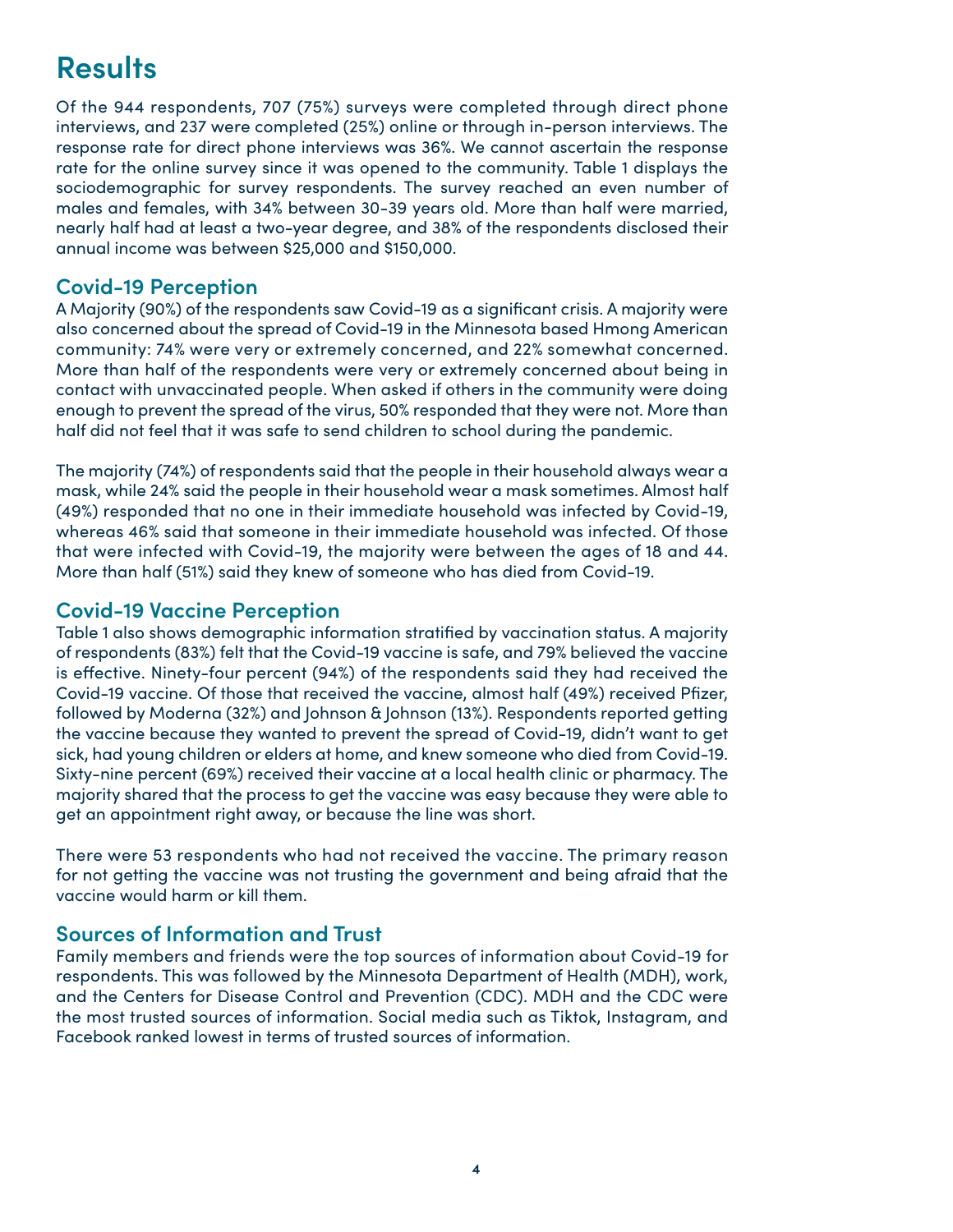### **Discussion**

This study examined the Hmong Minnesota community's perception of the Covid-19 pandemic, vaccine, and trusted information sources. The findings from this study provide a unique perspective of how the pandemic has impacted the Hmong American community.

Though not surprising for a refugee and immigrant community who has experienced generational trauma due to war, disease, and relocation, an overwhelming 90% of the respondents saw Covid-19 as a significant crisis. A majority was very concerned about the spread of Covid-19 in the community and about themselves or a loved one getting infected. While the majority stated that they were very concerned about coming into contact with people who had not been vaccinated, younger people between the ages of 18-29 and single people tend to be less concerned about it. That is in line with other reports that have stated that there are generational differences in responses to Covid-19.

Of the respondents who reported having someone in their immediate household infected by Covid-19, the majority of those infected were between 18 to 44 years old. This is in line with what MDH reported at the end of 2021, where the majority of positive cases occurred for those between the ages of 20 to 39 [8]. Of those that reported knowing someone who has died from Covid-19, the majority of those who died were in their 50s, followed by people in their 60s. Compared to what MDH was reporting, the age of death from Covid-19 appeared to be younger in the Hmong American community. There could be some recall bias, so in order to get exact statistics, more research will have to be completed by looking at actual death certificates. However, the younger age of deaths in the Hmong American community appears to be similar to what has been previously reported across the country for communities of color. In 2020, a report by the CDC showed that communities of color under age 65 were dying in greater numbers compared to White people [9]. While communities of color tend to be younger compared to White people, they also present with underlying health conditions at an earlier age, face health access barriers, and increased financial and health risks with Covid-19 due to their economic and social situations [10].

In terms of vaccination perceptions in the Hmong Minnesota community, an overwhelming majority of respondents, 94%, had received the vaccine at the time the survey was conducted. Of those that received the vaccine, almost half (49%) received Pfizer, followed by Moderna (32%) and Johnson & Johnson (13%). This is in line with the vaccination roll-out in Minnesota by MDH. As of March 2022, 60% of doses administered in Minnesota were Pfizer, 36% were Moderna, and 3.6% were Johnson & Johnson [8]. One glaring and significant reason for Hmong Minnesotans for getting the vaccine is knowing someone who died from Covid-19 (58%).

Most of the survey respondents received the vaccine at a local health clinic, pharmacy, school, or the county, with respondents 60+ years of age as likely to get their vaccine from Hmong Village compared to other locations such as their local health clinic. While the majority reported that the process to get the vaccine was easy, there were some that faced challenges. For those that reported the process was hard, reasons included: hard to make an appointment, didn't know where to find vaccine location, long lines, and having to wait until one was qualified for the vaccine.

53 respondents had not been vaccinated at the time of this study. While this is a small percentage of the respondents that were not vaccinated, it should be noted that for those that did not receive the vaccine, 34% stated they did not trust the government,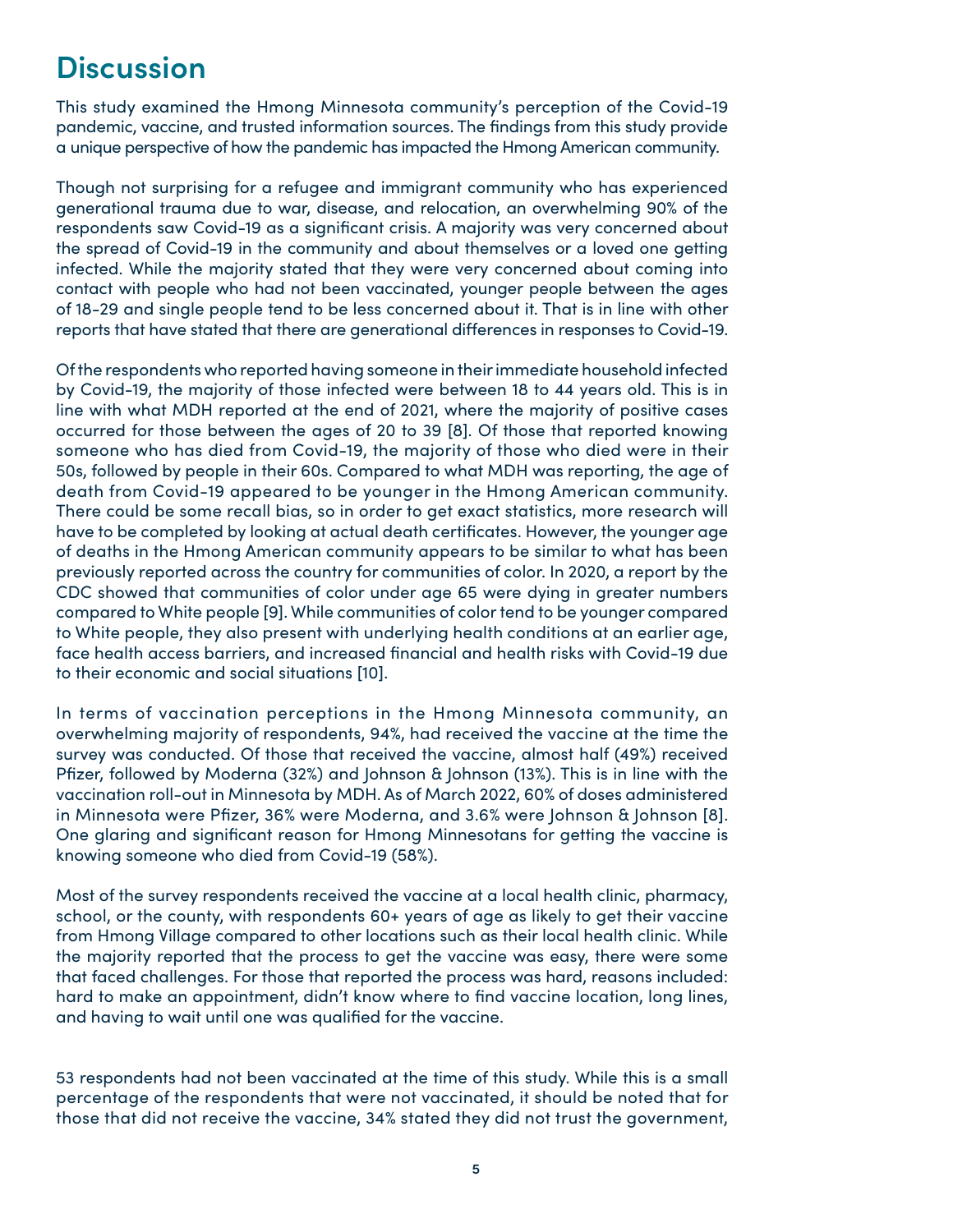and 32% were scared it would harm or kill them. These are similar to reasons that are reported across the country and for all people who are unvaccinated. According to the Household Pulse Survey conducted by the U.S. Census Bureau, 42.4% reported not trusting the Covid-19 vaccines and, 35.4% don't trust the government [11]. Education level and annual family household income did not seem to determine whether someone was vaccinated or not. The results also showed that some used herbs/Hmong medicine instead, which was more prevalent in the older population (50-69 years old). Traditionally, in the Hmong community, there is extensive knowledge of medicinal plants. This is still a common practice for the elders in times of significant health issues.

Covid-19 posed an old challenge to the community regarding sources of information and whom they trust. Family members and friends were the top source of information for the majority of people when it comes to Covid-19. MDH, CDC, and their workplace were the top sources of information for people with at least a four-year degree.

Though the Hmong Minnesota community is a closely knitted community, social media also plays a big role in how information is received and perceived. For example, Facebook ranked highest as a source of information on Covid-19 for younger people (ages 18-39). Youtube Hmong news channels and Hmong radio ranked highest for older people (ages 40+). In terms of trust, overall, MDH, CDC, and workplace ranked high as a source of trusted information; ranked highest for 18-49 year olds. Hmong radio, Youtube Hmong News Channels, and family members ranked highest as sources of trusted information for 50+ year olds. Social media platforms such as Facebook, Instagram, TikTok, and WhatsApp ranked lowest across all age groups as a source of trusted information in the Hmong Minnesota community. The source of information is important for being able to get reliable and accurate information out to the community. Understanding where the community gets its information from will be critical for future dissemination of information.

As with any study or survey, there are limitations to the data collected, how they are interpreted, and ultimately, how they will be used to form conclusions and recommendations not only for the community that is impacted but for policy makers in their respective jurisdiction and beyond for all racial groups in the United States. Findings from our study should be viewed with the following limitations. First, this study collected information over a four-month period from October 2021 to January 2022, so study respondents' perceptions and experiences may differ if collected at another time. There could also be some recall bias with respondents since the pandemic had started in early 2020. We were also faced with resources and time constraints and were not able to contact everyone in the community to partake in the study. A majority of respondents were registered voters, which meant they were U.S. citizens. It's possible that non-registered voters and non-U.S. citizens in the community may have different perceptions that were not captured. Our method of survey delivery also had its limitations and challenges. The team learned that many of the contacts in the VAN database were either bad data, not updated, or unreliable to fully complete the survey. We needed another mechanism to capture those in the community who could not be contacted by the voter database we were given. These would be people who were not necessarily registered voters but should be equally included in a community-wide survey about the impact of Covid-19. This study was also only carried out in Minnesota, so it cannot be generalized to the Hmong communities across the United States. Depending on the allocation of resources and community outreach efforts, perceptions and experiences in the Hmong community may vary from state to state.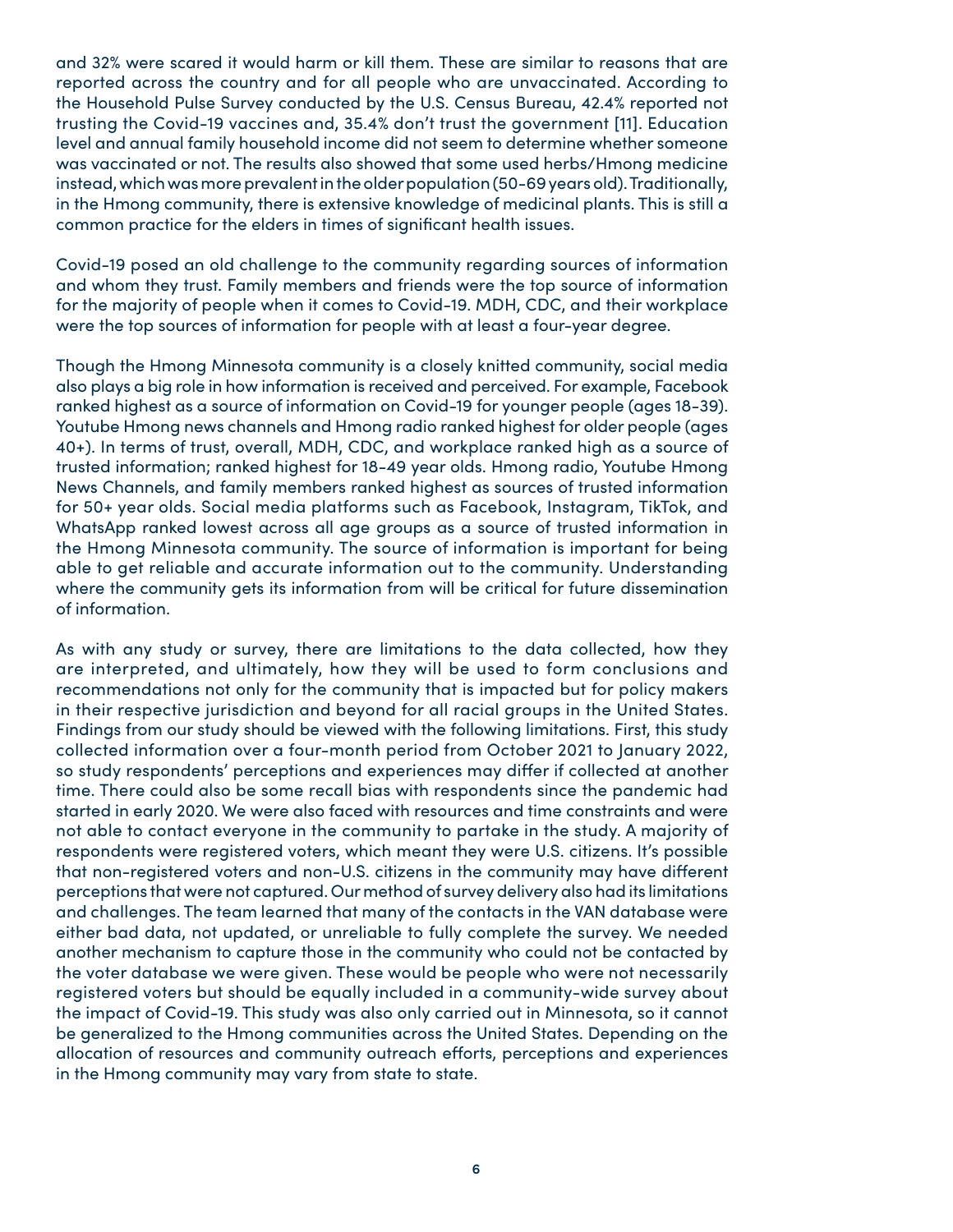One of the major questions or challenges raised by the result of this survey is how our methodology can be a turnkey tool for change in society. What, and how accurate, timely and reliable information about a specific group or population in America can and should be collected to make not just a marginal difference, but substantial change. Imagine the myriad of issues that need to be addressed, whether health, social, economic, or political. It is our hope that what we have created with this community outreach effort in the Hmong American community can be duplicated anywhere in any community.

# **Conclusion**

Disparities in disease outcomes for communities of color, including the Hmong American community are not new. If anything, the Covid-19 pandemic reminds us of the importance of addressing disparities through disaggregation of data, allocation of resources, expanding access to culturally competent health care, and establishing equitable care models relevant to the needs of the Hmong American community. It is important to note that previous studies carried out in the Hmong American community had very small sample sizes. Our sample size of 944 is a significant step towards a better understanding of health behaviors in the Hmong community. It is critical to continue carrying out future community-driven studies that will address factors that contribute to preventable health issues in the Hmong community.

# **Acknowledgements**

The 21Collective would like to thank Jay Xiong, Shoua Moua, Mike Moua, Mai Eng Lee, and Wilson Lee for their assistance with the data collection. We would also like to thank Ma Xiong for writing this report. This project was funded by Direct Relief through the Fund for Health Equity.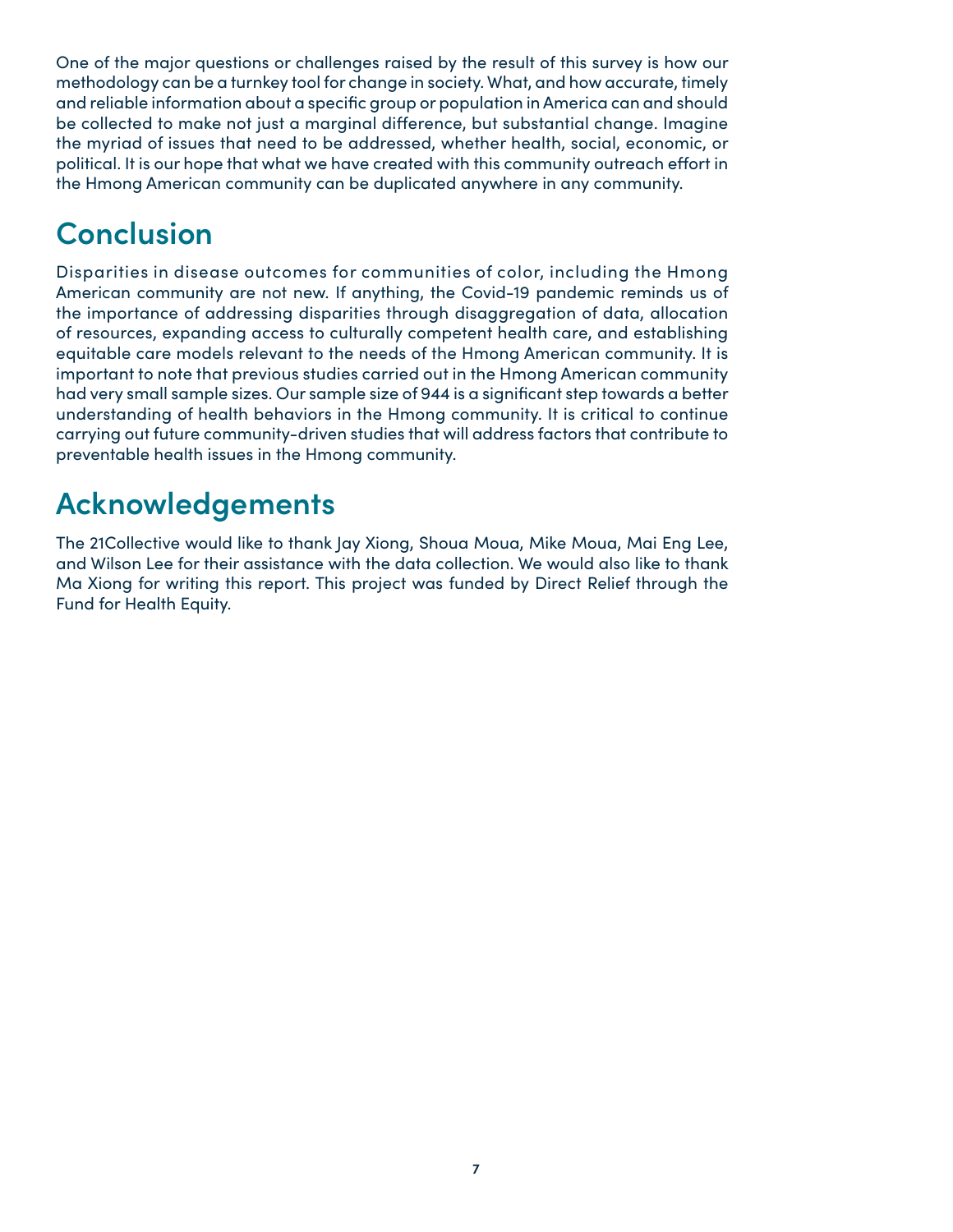### **References**

The 21Collective would like to thank Jay Xiong, Shoua Moua, Mike Moua, Mai Eng Lee, and Wilson Lee for their assistance with the data collection. This project was funded by the Direct Relief grant from the Fund for Health Equity.

- 1. Lopez L, Hart LH, Katz MH. Racial and Ethnic Health Disparities Related to COVID-19. JAMA. 2021;325(8):719–720. doi:10.1001/jama.2020.26443
- 2. Rubin-Miller L, Alban C, Artiga S, Sullivan S. COVID-19 racial disparities in testing, infection, hospitalization, and death: analysis of Epic data. Published September 16, 2020. Accessed March 26, 2022. [https://www.kff.org/coronavirus-covid-19/issue-brief/covid-19-racial](https://www.kff.org/coronavirus-covid-19/issue-brief/covid-19-racial-disparities-testing-infection-hospitalization-death-analysis-epic-patient-data/)[disparities-testing-infection-hospitalization-death-analysis-epic-patient](https://www.kff.org/coronavirus-covid-19/issue-brief/covid-19-racial-disparities-testing-infection-hospitalization-death-analysis-epic-patient-data/)[data/](https://www.kff.org/coronavirus-covid-19/issue-brief/covid-19-racial-disparities-testing-infection-hospitalization-death-analysis-epic-patient-data/)
- 3. Koma, W., A., S., N., T., Claxton, G., Rae, M., Kates, J., Michaud, J. Low-income and communities of color at higher risk of serious illness if infected with coronavirus. Published May 7, 2020. Accessed March 26, 2022. [https://www.kff.org/coronavirus-covid-19/issue-brief/low-income-and](https://www.kff.org/coronavirus-covid-19/issue-brief/low-income-and-communities-of-color-at-higher-r)[communities-of-color-at-higher-risk-of-serious-illness-if-infected-with-](https://www.kff.org/coronavirus-covid-19/issue-brief/low-income-and-communities-of-color-at-higher-r)

[coronavirus/](https://www.kff.org/coronavirus-covid-19/issue-brief/low-income-and-communities-of-color-at-higher-r)

- 4. U.S. Census Bureau. Minnesota's population at 5,706,494 in 2020, up 7.6% since 2020. Published August 25, 2021. Accessed March 26, 2022. [https://www.census.gov/library/stories/state-by-state/minnesota-population](https://www.census.gov/library/stories/state-by-state/minnesota-population-change-between-census-dec)[change-between-census-decade.html](https://www.census.gov/library/stories/state-by-state/minnesota-population-change-between-census-dec)
- 5. Minnesota Compass. Hmong population. Retrieved March 27, 2022. [https://www.mncompass.org/topics/demographics/cultural-communities/](https://www.mncompass.org/topics/demographics/cultural-communities/hmong ) [hmong](https://www.mncompass.org/topics/demographics/cultural-communities/hmong )
- 6. The Pew Research Center. Hmong in the U.S. Fact Sheet. Published April 29, 2021. Retrieved March 27, 2022. [https://www.pewresearch.org/social-trends/fact-sheet/asian-americans](https://www.pewresearch.org/social-trends/fact-sheet/asian-americans-hmong-in-the-u-s/ )[hmong-in-the-u-s/](https://www.pewresearch.org/social-trends/fact-sheet/asian-americans-hmong-in-the-u-s/ )
- 7. Coalition of Asian American Leaders. A race to close the disproportionate COVID-19 death rates in Minnesota's Asian community. Published April 27, 2021. Accessed March 27, 2022. [https://caalmn.org/wp-content/uploads/2021/04/CAAL-HPHA-Covid-Report-](https://caalmn.org/wp-content/uploads/2021/04/CAAL-HPHA-Covid-Report-Fin-041921.pdf )[Fin-041921.pdf](https://caalmn.org/wp-content/uploads/2021/04/CAAL-HPHA-Covid-Report-Fin-041921.pdf )
- 8. Minnesota Department of Health. Minnesota COVID-19 Response: Vaccine Data. Accessed March 28, 2022. https://mn.gov/covid19/vaccine/data/index.jsp
- 9. Wortham JM, Lee JT, Althomsons S, et al. Characteristics of Persons Who Died with COVID-19 — United States, February 12–May 18, 2020. MMWR Morb Mortal Wkly Rep 2020;69:923-929. DOI: http://dx.doi.org/10.15585/mmwr.mm6928e1external icon
- 10.Artiga, S., Garflied, R., Orgera, K. Communities of color at higher risk for health and economic challenges due to COVID-19. Published April 7, 2020. Accessed March 28, 2022.

[https://www.kff.org/coronavirus-covid-19/issue-brief/communities-of-color](https://www.kff.org/coronavirus-covid-19/issue-brief/communities-of-color-at-higher-risk-for-health-)[at-higher-risk-for-health-and-economic-challenges-due-to-covid-19/](https://www.kff.org/coronavirus-covid-19/issue-brief/communities-of-color-at-higher-risk-for-health-) 

11. Monte, L. Household pulse survey shows many don't trust COVID vaccine, worry about side effects. Published December 28, 2021. Retrieved March 28, 2022. [https://www.census.gov/library/stories/2021/12/who-are-the-adults-not](https://www.census.gov/library/stories/2021/12/who-are-the-adults-not-vaccinated-against-covid.html)[vaccinated-against-covid.html](https://www.census.gov/library/stories/2021/12/who-are-the-adults-not-vaccinated-against-covid.html)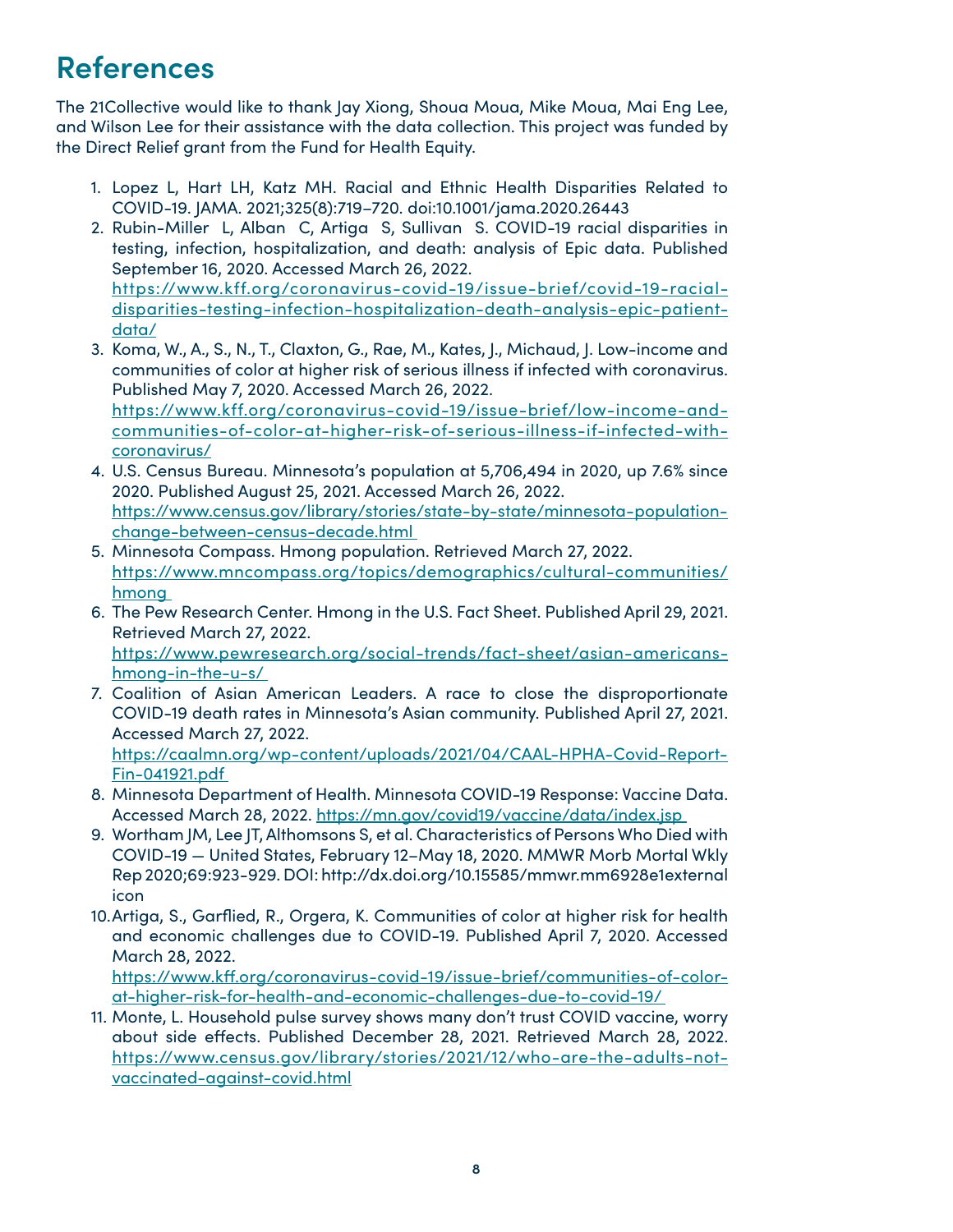Table 1. Demographic characteristics of survey respondents. Demographic characteristics are also stratified by vaccination status.

|                                      | <b>Total (N=944)</b>    |       |                         |       | Vaccinated (n=891) Not Vaccinated (n=53) |       |
|--------------------------------------|-------------------------|-------|-------------------------|-------|------------------------------------------|-------|
| Gender                               |                         |       |                         |       |                                          |       |
| Female                               | 372                     | 39.4% | 358                     | 40.2% | 14                                       | 26.4% |
| Male                                 | 374                     | 39.6% | 350                     | 39.3% | 24                                       | 45.3% |
| Non-binary                           | $\mathbf{1}$            | 0.1%  | 1                       | 0.1%  |                                          | 0.0%  |
| Unknown                              | 197                     | 20.9% | 182                     | 20.4% | 15                                       | 28.3% |
| Age Group                            |                         |       |                         |       |                                          |       |
| $18 - 24$                            | 87                      | 9.2%  | 82                      | 9.2%  | 5                                        | 9.4%  |
| $25 - 29$                            | 123                     | 13.0% | 115                     | 12.9% | $\bf 8$                                  | 15.1% |
| $30 - 39$                            | 322                     | 34.1% | 297                     | 33.3% | 25                                       | 47.2% |
| $40 - 49$                            | 146                     | 15.5% | 140                     | 15.7% | 6                                        | 11.3% |
| $50 - 59$                            | 132                     | 14.0% | 128                     | 14.4% | $\overline{\mathbf{4}}$                  | 7.5%  |
| 60-69                                | 70                      | 7.4%  | 67                      | 7.5%  | 3                                        | 5.7%  |
| $70+$                                | 42                      | 4.4%  | 41                      | 4.6%  | 1                                        | 1.9%  |
| Unknown                              | 22                      | 2.3%  | 21                      | 2.4%  | 1                                        | 1.9%  |
| <b>Marital Status</b>                |                         |       |                         |       |                                          |       |
| Single                               | 270                     | 28.6% | 252                     | 26.7% | 18                                       | 1.9%  |
| <b>Married</b>                       | 507                     | 53.7% | 485                     | 51.4% | 22                                       | 2.3%  |
| <b>Divorced</b>                      | 24                      | 2.5%  | 21                      | 2.2%  | 3                                        | 0.3%  |
| Separated                            | 10                      | 1.1%  | $\boldsymbol{9}$        | 1.0%  | 1                                        | 0.1%  |
| Widowed                              | 26                      | 2.8%  | 25                      | 2.6%  | 1                                        | 0.1%  |
| Unknown                              | 107                     | 11.3% | 99                      | 10.5% | 8                                        | 0.8%  |
| <b>Number of People in Household</b> |                         |       |                         |       |                                          |       |
| Live alone (0)                       | $\overline{7}$          | 0.7%  | $\overline{7}$          | 0.8%  |                                          |       |
| 1-5 people                           | 481                     | 51.0% | 454                     | 51.0% | 27                                       | 50.9% |
| 6 to 10 people                       | 345                     | 36.5% | 327                     | 36.7% | 18                                       | 34.0% |
| 11 to 15 people                      | 24                      | 2.5%  | 21                      | 2.4%  | $\mathbf{3}$                             | 5.7%  |
| 16+ people                           | $\overline{\mathbf{4}}$ | 0.4%  | $\overline{\mathbf{4}}$ | 0.4%  |                                          |       |
| Unknown                              | 83                      | 8.8%  | 78                      | 8.8%  | 5                                        | 9.4%  |
| <b>Education Level</b>               |                         |       |                         |       |                                          |       |
| Less than high school                | 171                     | 18.1% | 167                     | 18.7% | $\overline{\mathbf{4}}$                  | 7.5%  |
| High school degree                   | 114                     | 12.1% | 103                     | 11.6% | 11                                       | 20.8% |
| Some college but did not graduate    | 102                     | 10.8% | 96                      | 10.8% | 6                                        | 11.3% |
| Two-year college degree              | 91                      | 9.6%  | 82                      | 9.2%  | 9                                        | 17.0% |
| Four-year college degree             | 233                     | 24.7% | 222                     | 24.9% | 11                                       | 20.8% |
| Post-graduate degree                 | 97                      | 10.3% | 96                      | 10.8% | 1                                        | 1.9%  |
| Unknown                              | 136                     | 14.4% | 125                     | 14.0% | 11                                       | 20.8% |